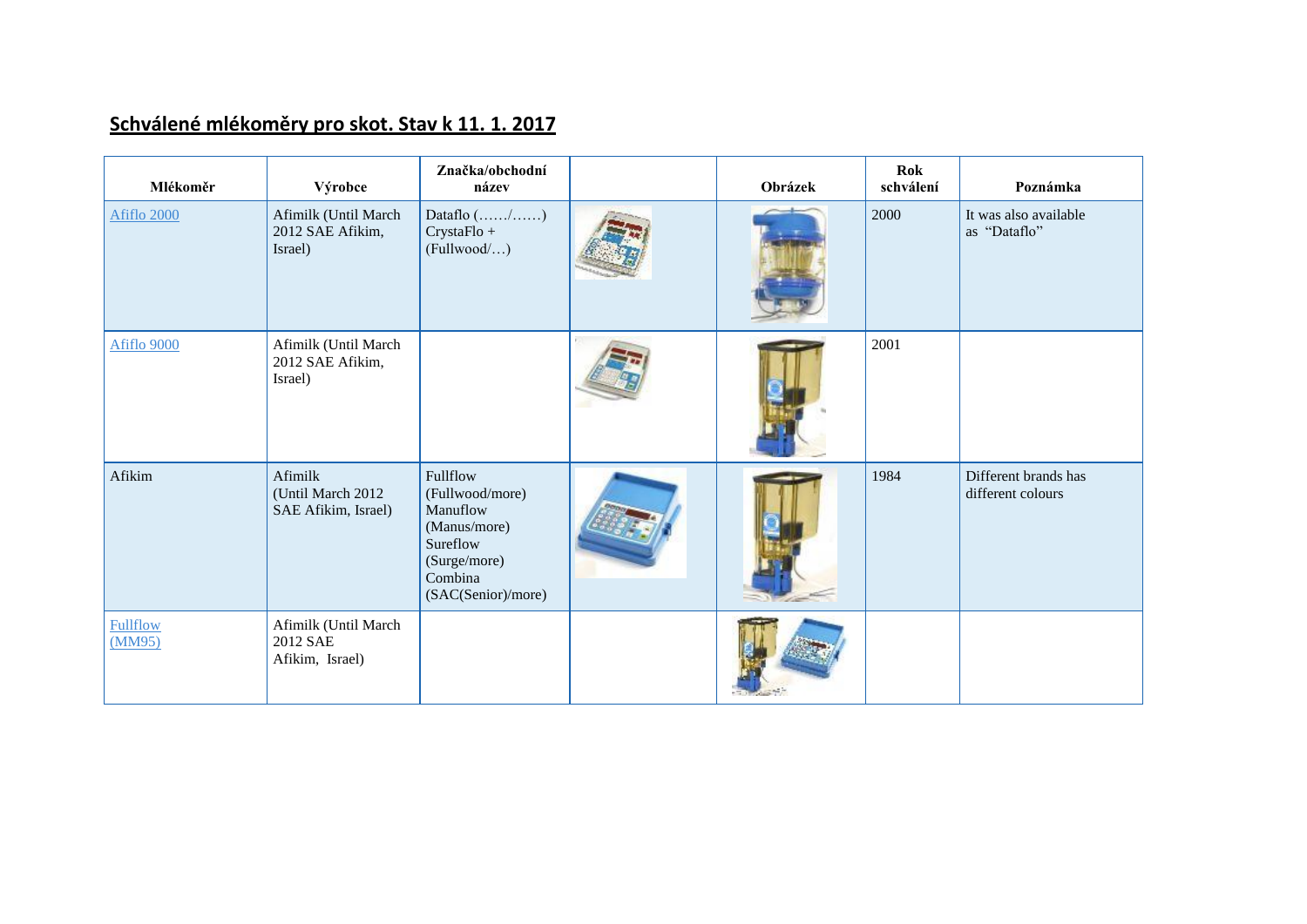| Afi-Lite                                                                  | Afimilk (Until March<br>2012 SAE Afikim)<br>Israel | Crysta Flo<br>(Fullwood)                                     |  | 2004         |                                          |
|---------------------------------------------------------------------------|----------------------------------------------------|--------------------------------------------------------------|--|--------------|------------------------------------------|
| AfiMilk MPC                                                               | Afimilk                                            | LM1 (Fullwood/UK,<br>NL, BE, FR)<br>VarioFlow<br>(Lemmer/DE) |  | 2012         | Previously to Dec. 2012,<br>Afi-Lite Pro |
| Autosampling System<br><b>VMX</b>                                         | DeLaval AB, Sweden                                 |                                                              |  |              |                                          |
| <b>BouMatic SmartControl</b><br>Meter / BouMatic<br>PerfectionMetrix 3000 | <b>BouMatic USA</b>                                |                                                              |  | 2012<br>1999 |                                          |
| Dairy Master Weighall                                                     | Dairymaster                                        |                                                              |  |              |                                          |
| Dairy-Manager                                                             | Surge Babson Bros<br>Co. USA                       |                                                              |  |              |                                          |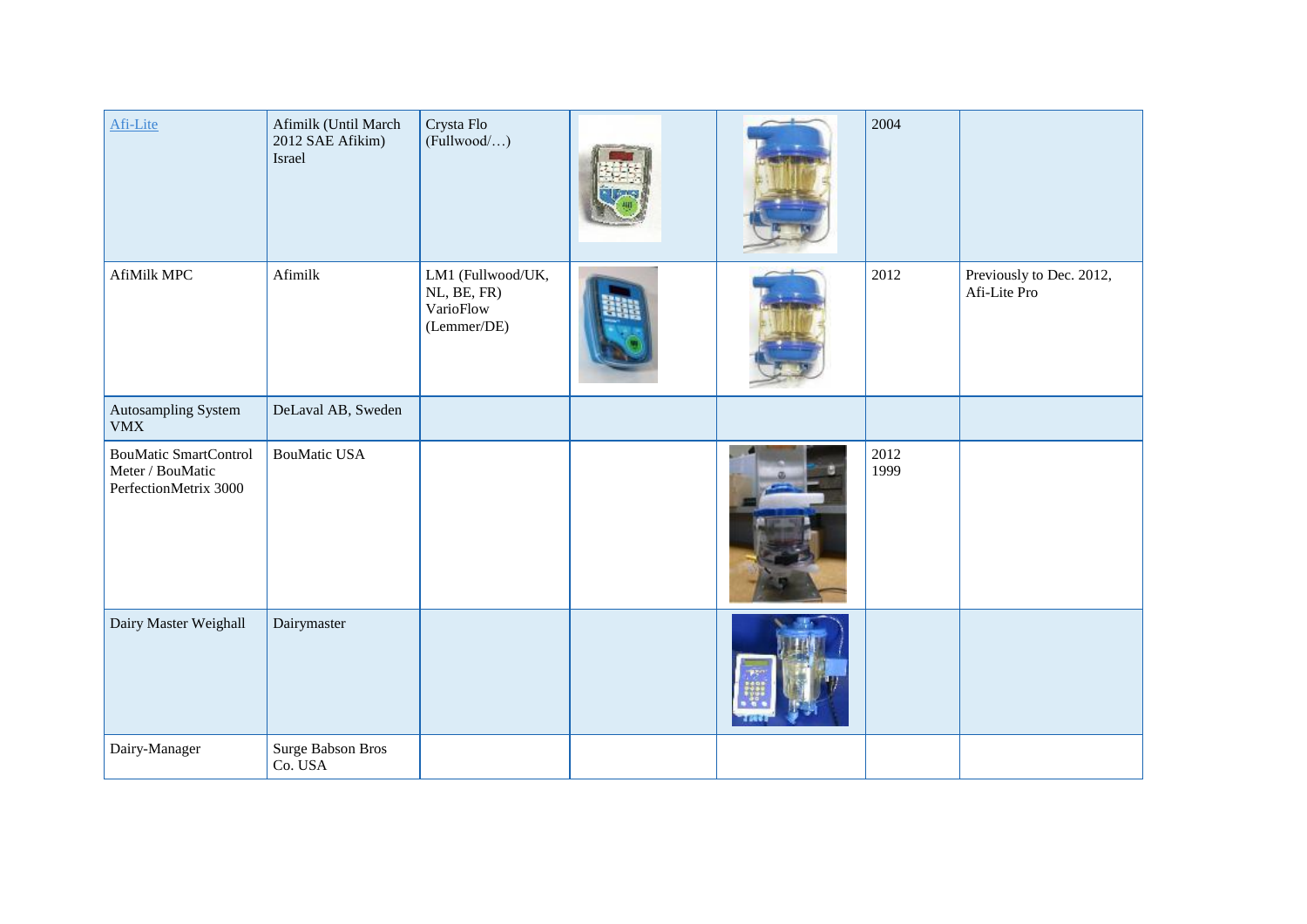| Delaval milk meter<br>MM15 (previously<br>Flowmaster Pro) | DeLaval AB Sweden                                 |                    |                                    | 1990 |  |
|-----------------------------------------------------------|---------------------------------------------------|--------------------|------------------------------------|------|--|
| Electronic Milk Meter                                     | Tru-Test Ltd. New<br>Zealand                      |                    |                                    | 2006 |  |
| Favorit International                                     | Agro-<br>Vertriebsgesellschaft<br>GmbH, Germany   |                    |                                    | 1999 |  |
| Free Flow meter Wide<br>Additional name:<br>$MM25W*$      | SCR Engineers Ltd.<br>Israel<br>* Sold by DeLaval |                    |                                    |      |  |
| Lely CAN Milk meter                                       | Lely Industries nv,<br>The Netherlands            | Lely Industries NV | Lely Astronaut<br>Milking Robot A3 |      |  |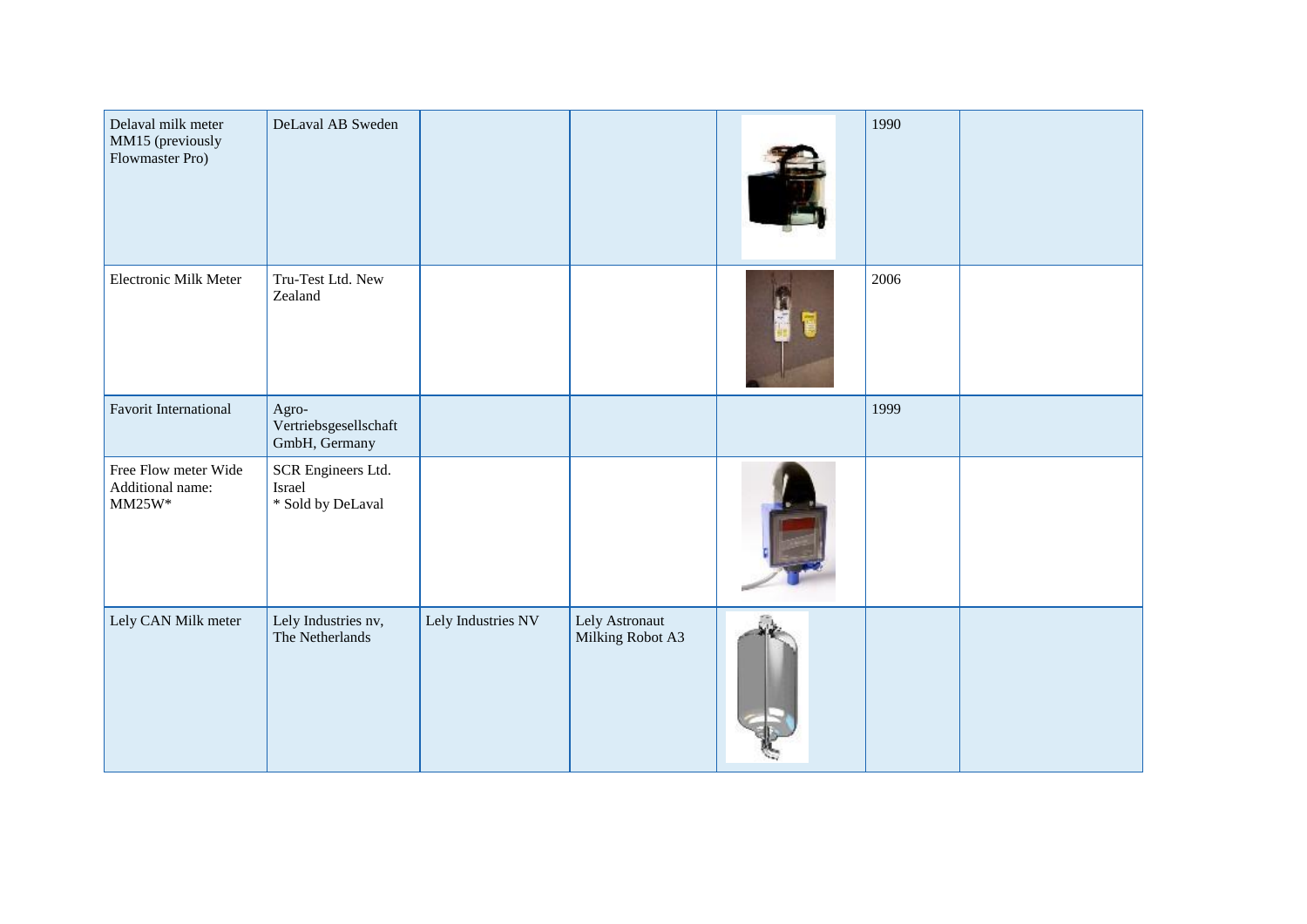| Lely MWS                                               | Lely Industries nv,<br>The Netherlands                             | Lely Industries NV                   | Milking robot A3<br>Next |                   |      |  |
|--------------------------------------------------------|--------------------------------------------------------------------|--------------------------------------|--------------------------|-------------------|------|--|
| MDS Saccomatic IDC 3                                   | S.A. Christensen &<br>Co.                                          |                                      |                          |                   |      |  |
| MIone Automatic<br>Milking System<br>(Sampling Device) | <b>GEA</b> Farm<br>Technologies GmbH<br>Germany                    | <b>GEA</b> Farm<br>Technologies GmbH | Dematron R               |                   |      |  |
| MM25W                                                  | SCR Engineers Ltd.<br>$(MM25W)$ and<br>DeLaval (DeLaval<br>DelPro) |                                      | DelPro MU480 series      | $+10.1$<br>abeara | 2006 |  |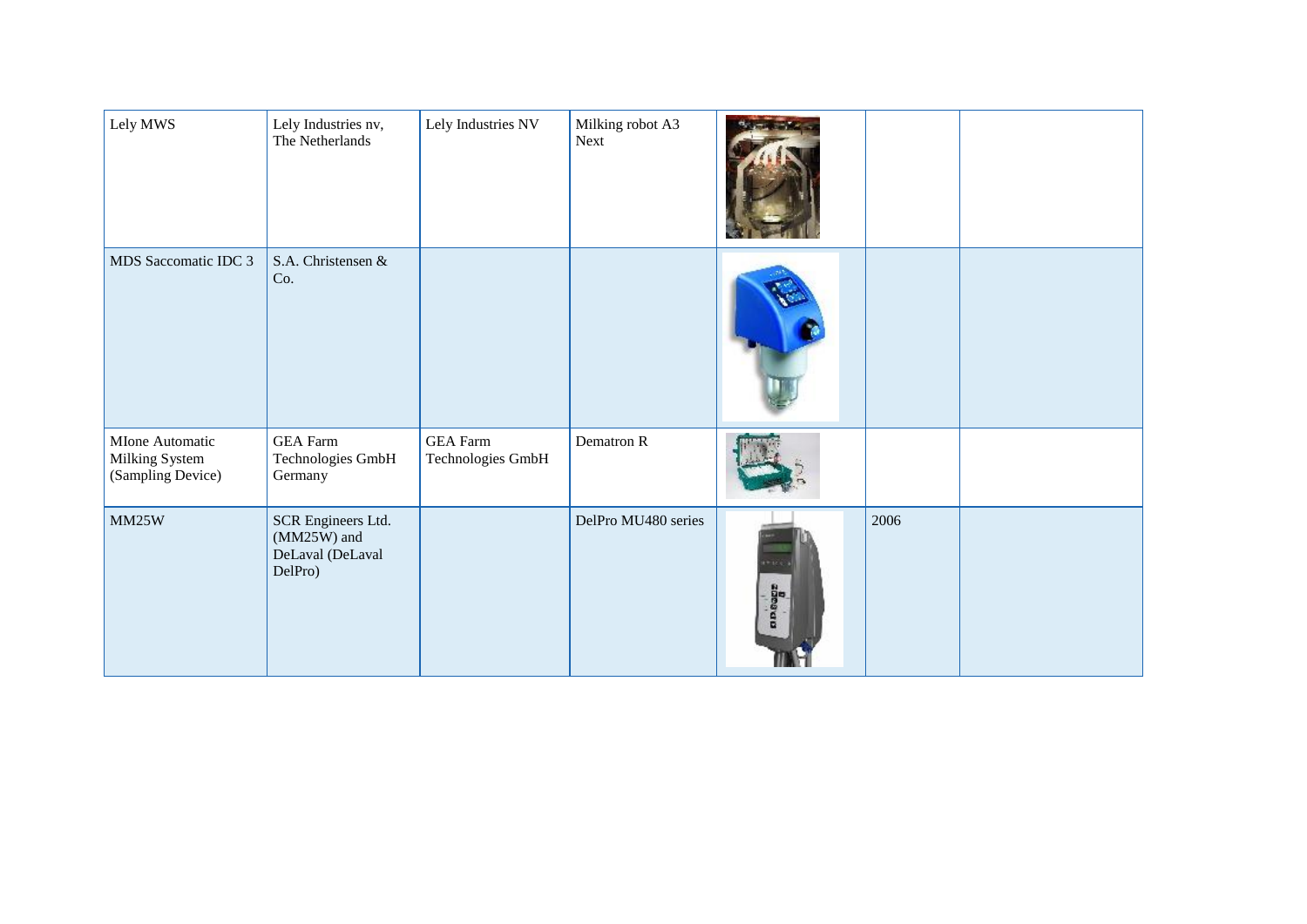| <b>MM27</b>                                                                       | SCR Engineers Ltd.<br>And DeLaval |            | DeLaval MU486<br>series | 2013 |                                                                                                                                                                                                                                       |
|-----------------------------------------------------------------------------------|-----------------------------------|------------|-------------------------|------|---------------------------------------------------------------------------------------------------------------------------------------------------------------------------------------------------------------------------------------|
| MM27BC                                                                            | SCR Engineers Ltd.<br>And DeLaval |            | DeLaval MU486<br>series |      |                                                                                                                                                                                                                                       |
| DELPRO 5.0<br>Calibration/Installation<br>Module for MM25 and<br>MM27 milk meters | DeLaval, AB Sweden                | DELPRO 5.0 |                         | 2015 | New calibration software<br>module for routine<br>checking and installation of<br>MM25/MM27milk meters<br>- to gradually replace<br>ALPRO 7.2 software.<br>(MM25/27 ALPRO 7.2<br>Calibration/Installation<br>Module)                  |
| MM25/27 ALPRO 7.2<br>Calibration/Installation<br>Module                           | DeLaval, AB Sweden                | ALPRO 7.2  |                         | 2013 | Calibration software<br>module for routine<br>checking and installation of<br>MM25 / MM27 meters -<br>ALPRO 7.2<br>(Note:Consideration: ICAR<br>certified this software for<br>installation tests, ref.<br>section 11.6.2.1 part b of |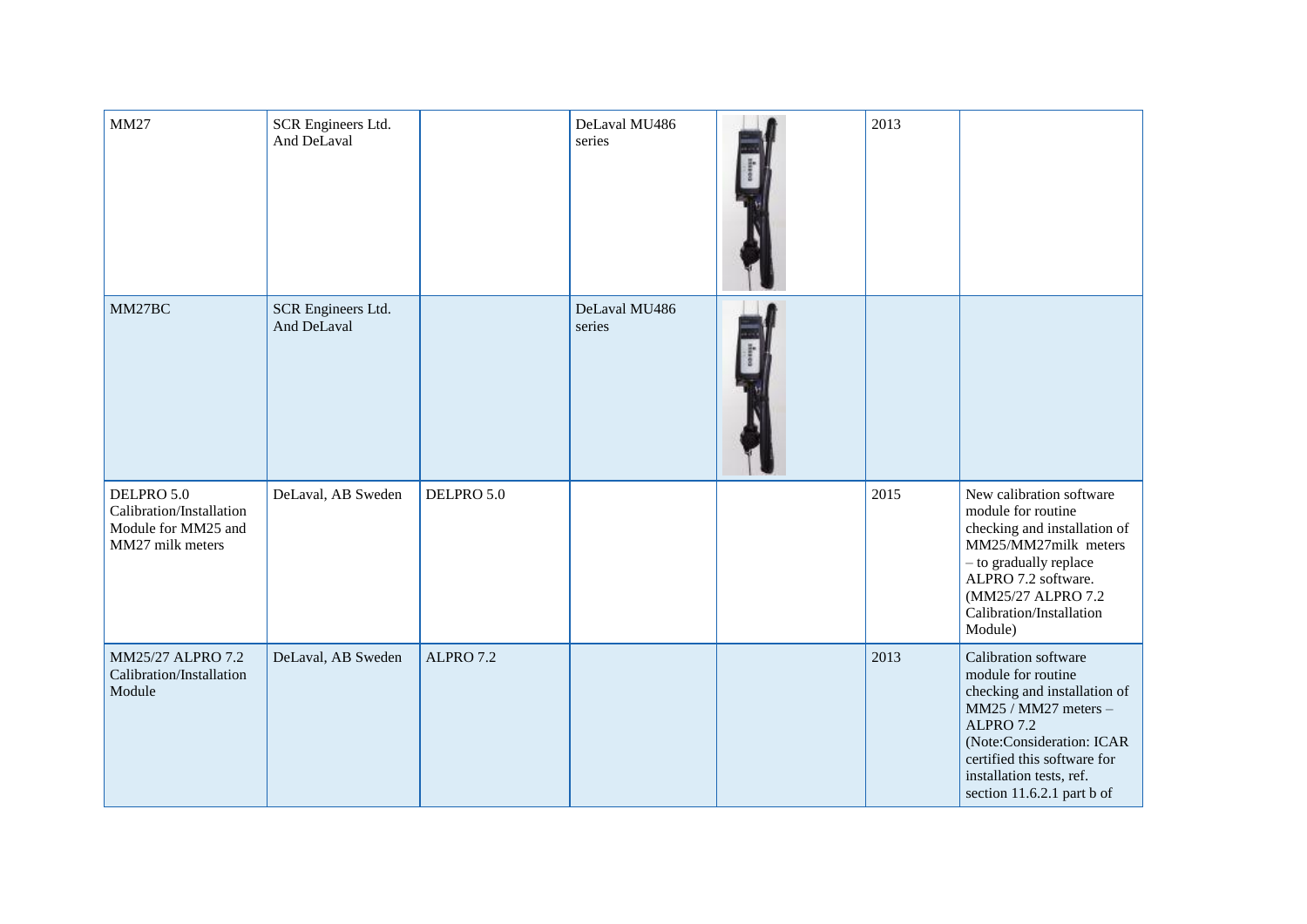|                                                            |                                                                       |                                                     |                        |      | the ICAR Guidelines)                                                       |
|------------------------------------------------------------|-----------------------------------------------------------------------|-----------------------------------------------------|------------------------|------|----------------------------------------------------------------------------|
| Free Flow meter<br>Additional names:<br>MM25*, Opticflow** | SCR Engineers Ltd.<br>Israel<br>* Sold by DeLaval<br>** Sold by Manus |                                                     | ۰                      | 1999 |                                                                            |
| Free Flow meter MM27<br>Additional name:<br>$MM27*$        | SCR Engineers Ltd.<br>Israel<br>* Sold by DeLaval                     | Technically, it is the<br>same software as<br>MM25W | 2292<br><b>Greeker</b> | 2008 |                                                                            |
| <b>InterPuls MKV</b>                                       | Waikato Milking<br>Systems                                            |                                                     |                        | 2015 | The 2015 approval is based<br>upon the original approval<br>of Waikato MK5 |
| JM 100                                                     | DeLaval AB Sweden                                                     |                                                     |                        |      |                                                                            |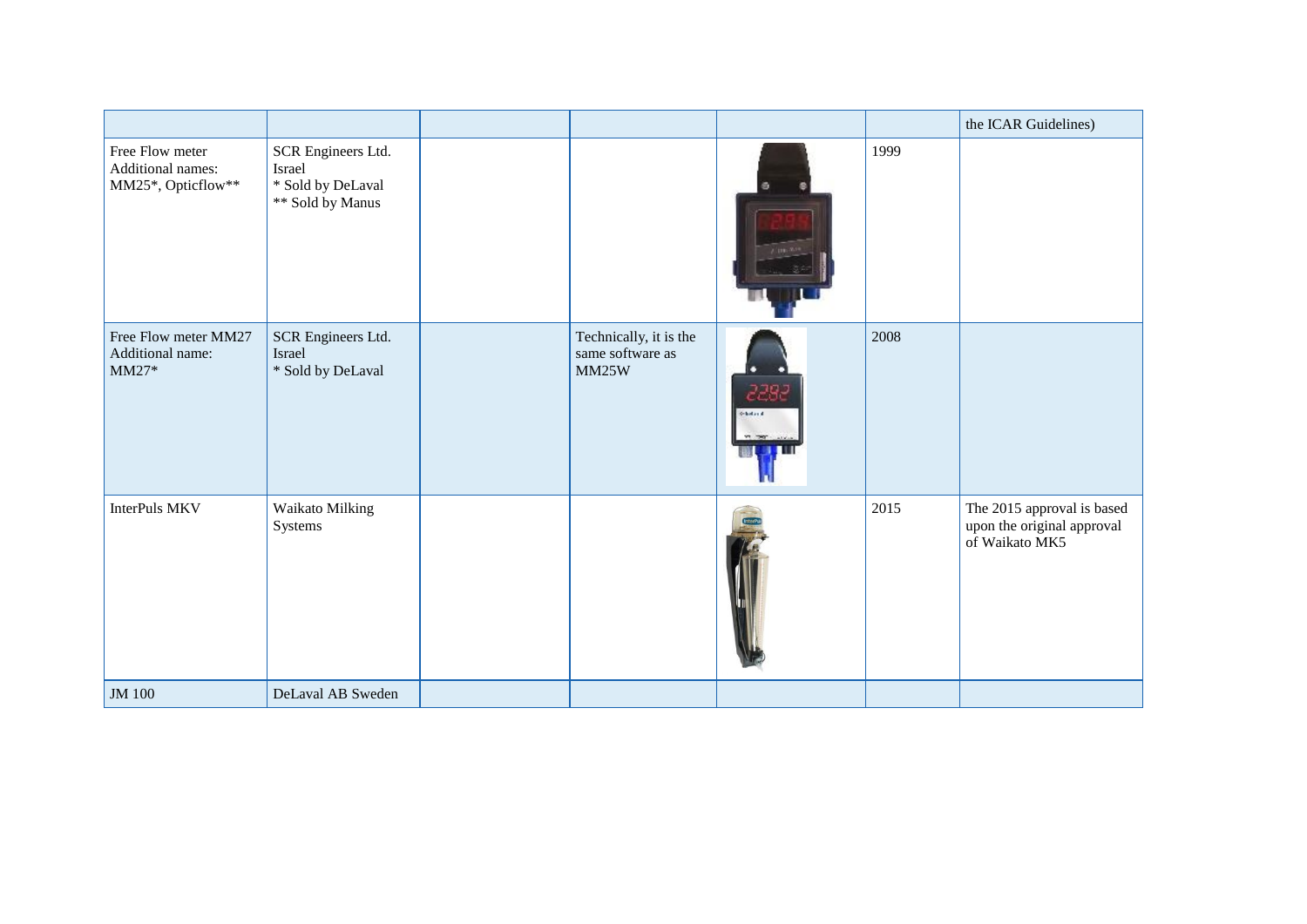| LactoCorder                                     | <b>WMB</b><br>AG,Switzerland             |                                                                 |                                  |      |  |
|-------------------------------------------------|------------------------------------------|-----------------------------------------------------------------|----------------------------------|------|--|
| Lely Shuttle XY<br>automatic sampling<br>device | Lely Industries N.V.;<br>The Netherlands | Lely Shuttle XY                                                 | Lely ASTRONAUT<br>A3, A3next, A4 | 2014 |  |
| <b>Level Milk Meter</b>                         | Nedap NV The<br>Netherlands              |                                                                 |                                  | 1997 |  |
| Manuflow 2 and<br>Manuflow 21                   | <b>AB Manus Sweden</b>                   |                                                                 |                                  |      |  |
| Memolac <sub>2</sub>                            | Nedap NV The<br>Netherlands              | Nedap Velos                                                     | MPC <sub>2</sub>                 | 1995 |  |
| Memolac <sub>2</sub><br>(OUT OF<br>PRODUCTION)  | Nedap NV The<br>Netherlands              | Sureline Greenoak<br>Equipment Ltd UK<br>(OUT OF<br>PRODUCTION) | MPC <sub>2</sub>                 |      |  |
| Memolac <sub>2</sub><br>(OUT OF<br>PRODUCTION)  | Nedap NV The<br>Netherlands              | Stimoflow IV<br>Manovac S.L.<br>(OUT OF<br>PRODUCTION)          | MPC <sub>2</sub>                 |      |  |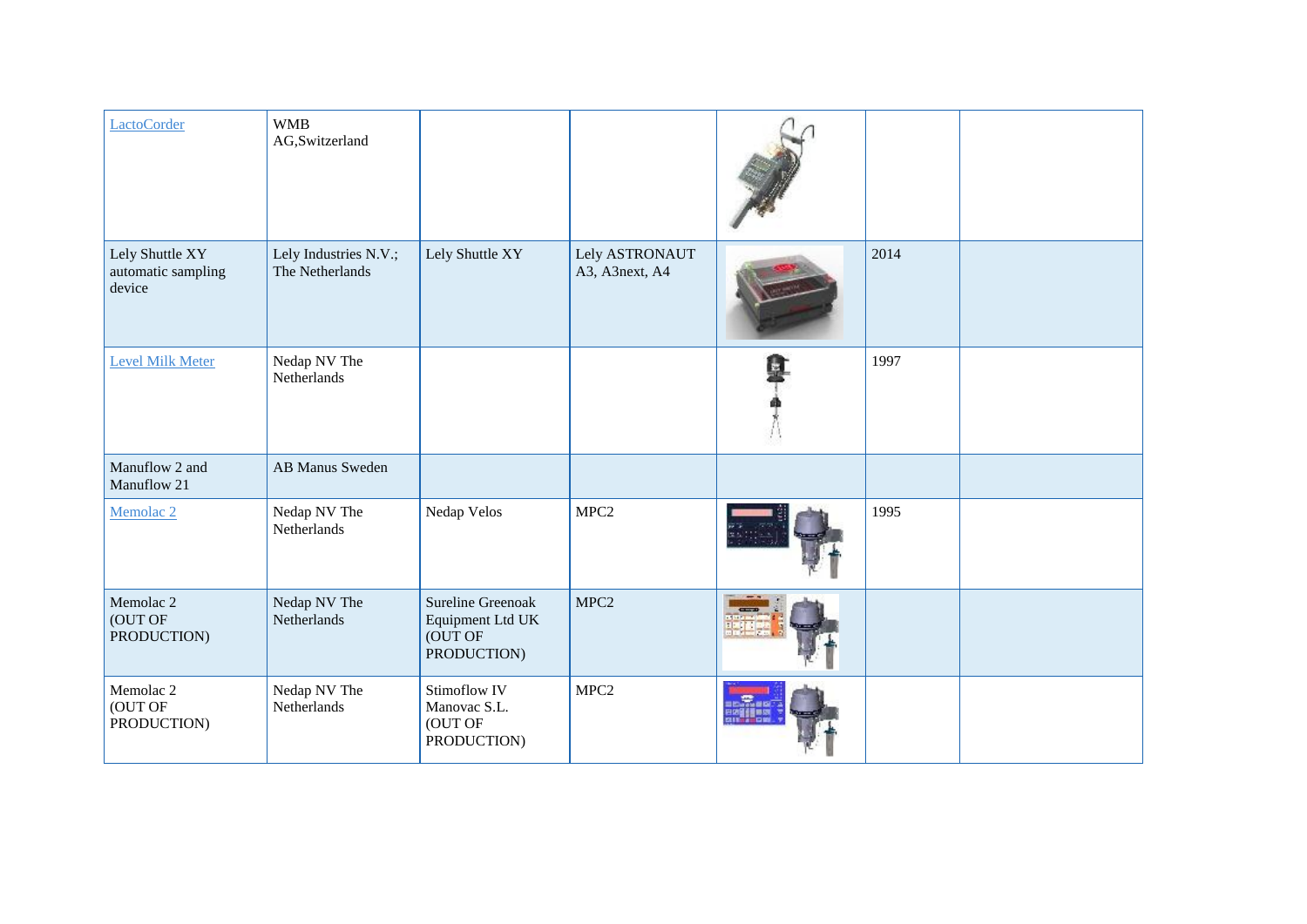| Memolac <sub>2</sub> | Nedap NV The<br>Netherlands                                                          | MM8 System Happel<br>Deutschland | MPC <sub>2</sub> | 第15am/第<br>※の言語の<br>il icros<br>II icens |      |  |
|----------------------|--------------------------------------------------------------------------------------|----------------------------------|------------------|------------------------------------------|------|--|
| Memolac <sub>2</sub> | Nedap NV The<br>Netherlands                                                          | Unilac SAC                       | MPC <sub>2</sub> |                                          |      |  |
| Memolac <sub>2</sub> | Nedap NV The<br>Netherlands                                                          | iMilk700 Interpuls<br>S.p.A.     | MPC <sub>2</sub> |                                          |      |  |
| Metatron MB          | <b>GEA</b> Farm<br>Technologies GmbH<br>Germany <sup><math>\tilde{z}</math></sup>    |                                  |                  |                                          | 1991 |  |
| Metatron MB          | <b>GEA</b> Farm<br>Technologies GmbH<br>Germany <sup><math>\overline{2}</math></sup> |                                  | Metatron 12      |                                          |      |  |
| <b>Metatron MB</b>   | <b>GEA</b> Farm<br>Technologies GmbH<br>Germany <sup><math>\tilde{z}</math></sup>    |                                  | Dematron 70      |                                          |      |  |
| Metatron MB          | <b>GEA</b> Farm<br>Technologies GmbH<br>Germany <sup><math>\zeta</math></sup>        |                                  | Dematron 75      |                                          | 2010 |  |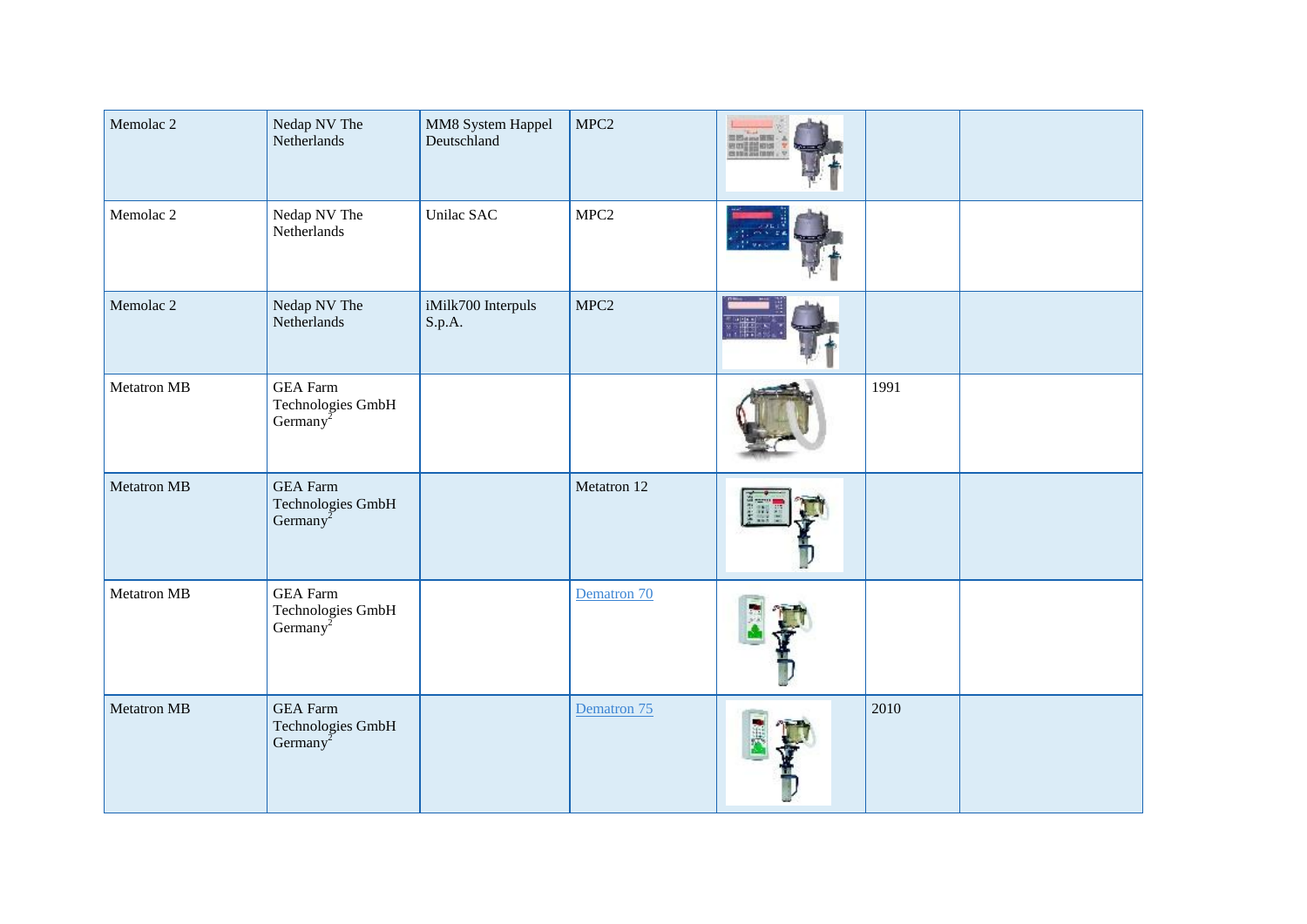| Metatron MB                                                             | <b>GEA</b> Farm<br>Technologies GmbH<br>Germany <sup>2</sup> | <b>Metatron P21</b> |      |  |
|-------------------------------------------------------------------------|--------------------------------------------------------------|---------------------|------|--|
| <b>Metatron MB</b>                                                      | <b>GEA</b> Farm<br>Technologies GmbH<br>Germany <sup>2</sup> | Metatron S21        |      |  |
| Milko-Scope MKII                                                        | DeLaval AB, Sweden                                           |                     |      |  |
| MR 2000 (Combina<br>2000)                                               | Gascoigne Melotte.<br>The Netherlands                        |                     |      |  |
| Ori-Collector<br>autosampling system<br>for Lely A3 to A4               | <b>SAYCA</b><br>Automatizacion<br>*Sold by FCEL              |                     | 2013 |  |
| Ori-Collector<br>autosampling system<br>For DeLaval VMS 2007<br>to 2013 | <b>SAYCA</b><br>Automatizacion<br>*Sold by FCEL              |                     | 2013 |  |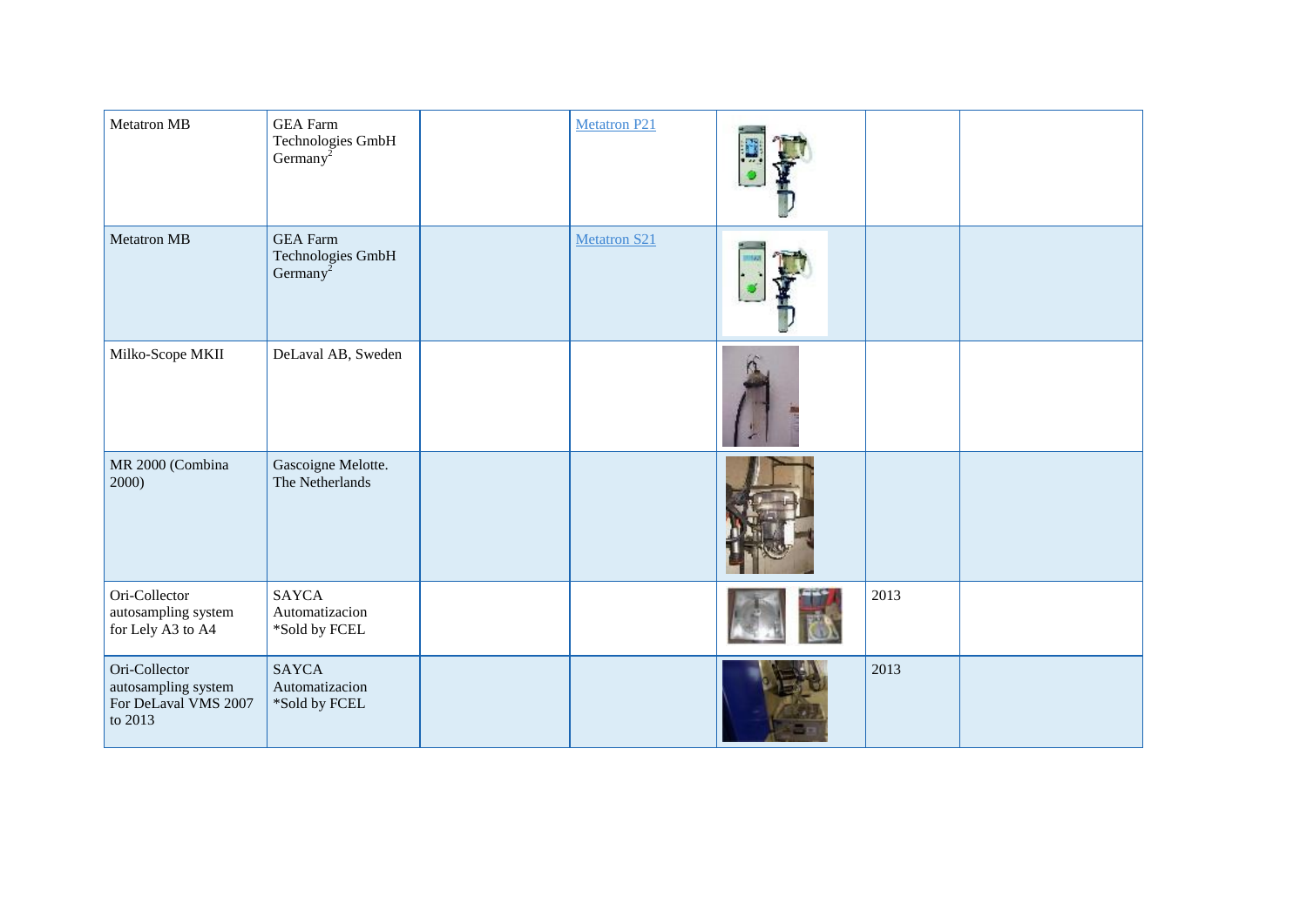| Orion MMD500 | Orion Machinery Co.,<br>Ltd.                |                              |            | May 2016 | Tested and approved to be<br>used in high line<br>installations |
|--------------|---------------------------------------------|------------------------------|------------|----------|-----------------------------------------------------------------|
| Pulsameter 2 | Labor-und Messgeräte<br>GmbH Germany        |                              |            | 1999     |                                                                 |
| Pulsameter 2 | Labor-und Messgeräte<br>GmbH Germany        | Farmtec Farmtec A.C.<br>(CZ) | Insentec   |          |                                                                 |
| Pulsameter 2 | Labor-und Messgeräte<br>GmbH Germany        | Free Way Melotte AG<br>(CH)  | Itec       |          |                                                                 |
| Pulsameter 2 | Labor-und Messgeräte<br>GmbH Germany        | LMS-control LMS<br>(DE)      | <b>LMS</b> |          |                                                                 |
| Pulsameter 2 | Labor-und Messgeräte<br><b>GmbH</b> Germany | MAS ITEC (DE)                | Itec       |          |                                                                 |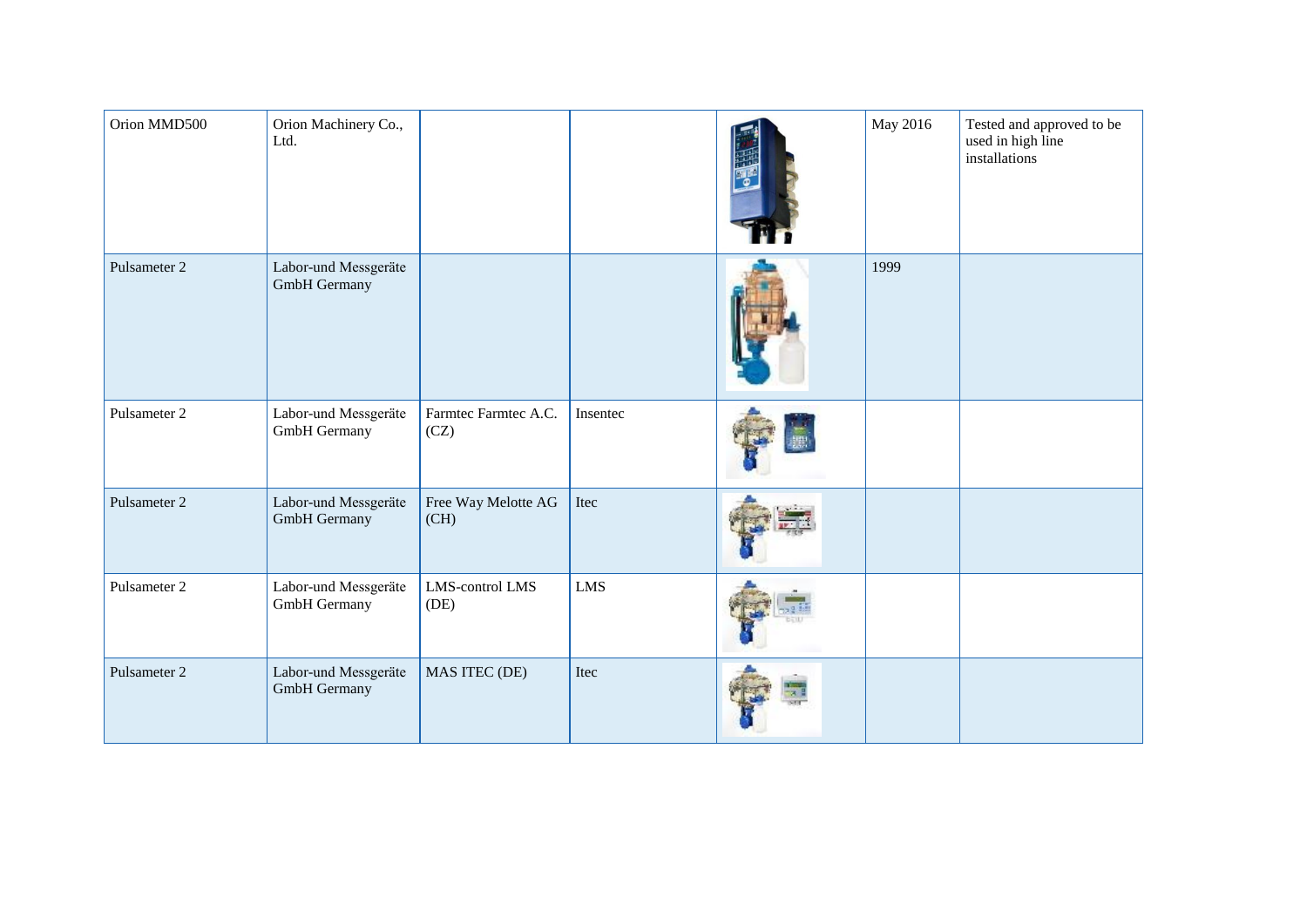| Pulsameter 2 | Labor-und Messgeräte<br>GmbH Germany        | MAS de Luxe ITEC<br>(DE)      | Itec              |                    |  |
|--------------|---------------------------------------------|-------------------------------|-------------------|--------------------|--|
| Pulsameter 2 | Labor-und Messgeräte<br>GmbH Germany        | Panazoo Italia SrL<br>(Italy) | M27               | . 5                |  |
| Pulsameter 2 | Labor-und Messgeräte<br>GmbH Germany        | Panazoo Italia SrL<br>(Italy) | M37               |                    |  |
| Pulsameter 2 | Labor-und Messgeräte<br><b>GmbH</b> Germany | Panazoo Italia SrL<br>(Italy) | M37 LED           | Ŧ<br>100 621 871 8 |  |
| Pulsameter 2 | Labor-und Messgeräte<br>GmbH Germany        | Panazoo Italia SrL<br>(Italy) | MM compact ver. L | S.                 |  |
| Pulsameter 2 | Labor-und Messgeräte<br>GmbH Germany        | Panazoo Italia SrL<br>(Italy) | MM compact ver. H | 画面                 |  |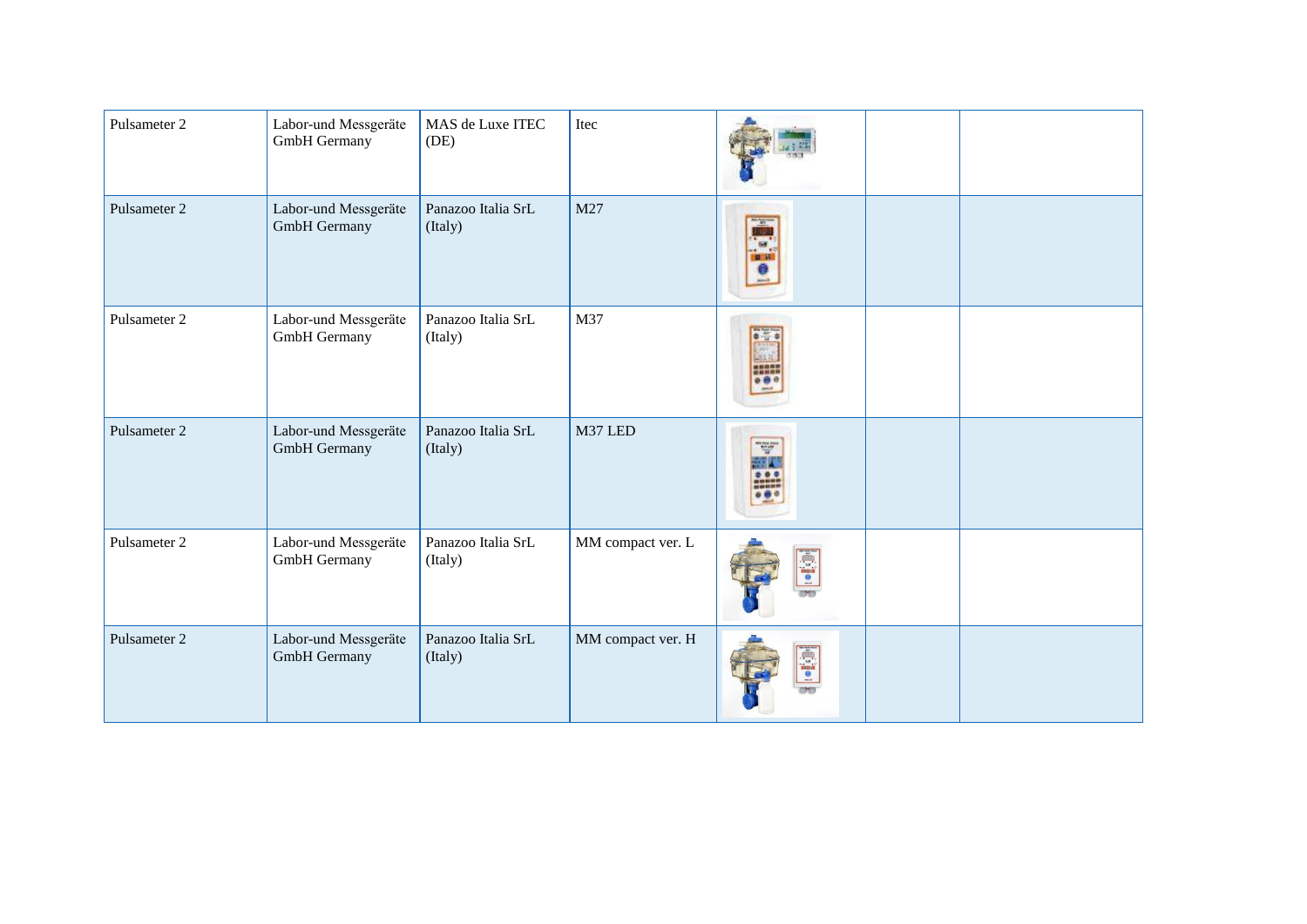| Pulsameter 2 | Labor-und Messgeräte<br>GmbH Germany | Strangko-Boumatic<br>A/S, (Denmark)<br>Panazoo Italia SrL<br>(Italy) | <b>Soffimat Plus</b>                 |  |  |
|--------------|--------------------------------------|----------------------------------------------------------------------|--------------------------------------|--|--|
| Pulsameter 2 | Labor-und Messgeräte<br>GmbH Germany | Milkcontroller MC1<br>Graf-Melktechnik<br>$(AT)$ Graf                | Melktechnik                          |  |  |
| Pulsameter 2 | Labor-und Messgeräte<br>GmbH Germany | Milpro Milkline (IT)                                                 | Insentec                             |  |  |
| Pulsameter 2 | Labor-und Messgeräte<br>GmbH Germany | Parlour Star BGM<br>(BE)                                             | <b>Boumatic Gascoigne</b><br>Melotte |  |  |
| Pulsameter 2 | Labor-und Messgeräte<br>GmbH Germany | Pulsatronic Eco A+<br>Impulsa (DE)                                   | Impulsa                              |  |  |
| Pulsameter 2 | Labor-und Messgeräte<br>GmbH Germany | Pulsatronic M<br>Impulsa (DE)                                        | Impulsa                              |  |  |
| Pulsameter 2 | Labor-und Messgeräte<br>GmbH Germany | Saccomatic SAC &<br>Co. (DK)                                         | Idento                               |  |  |
| Pulsameter 2 | Labor-und Messgeräte<br>GmbH Germany | Sezer de Luxe Sezer<br>(TR)                                          | Itec                                 |  |  |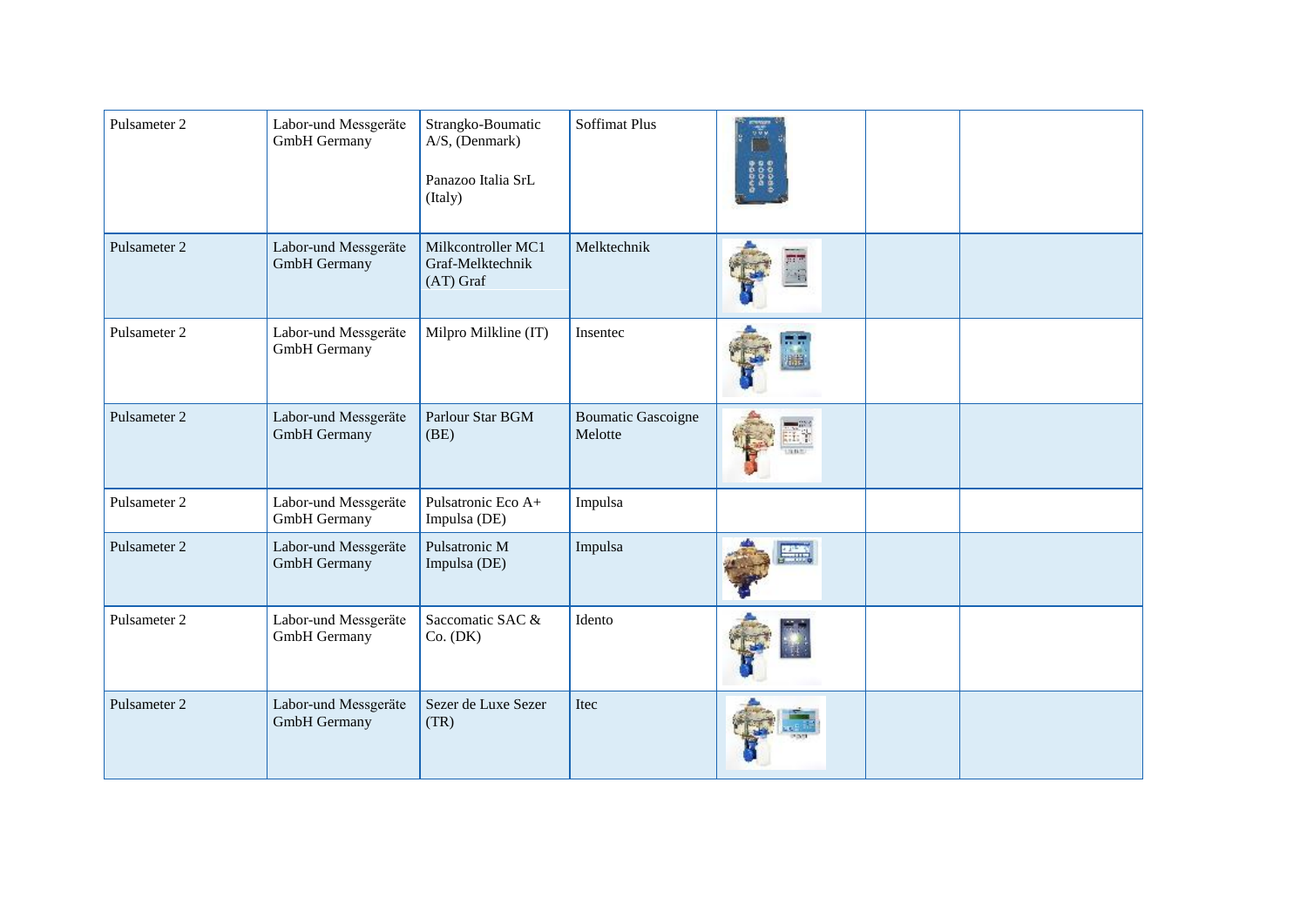| Pulsameter 2 | Labor-und Messgeräte<br>GmbH Germany        | Stangko-Milk-control<br>Strangko (DK) | Insentec                                                            |          |                                                                             |
|--------------|---------------------------------------------|---------------------------------------|---------------------------------------------------------------------|----------|-----------------------------------------------------------------------------|
| Pulsameter 2 | Labor-und Messgeräte<br>GmbH Germany        | Titan Punch (SK)                      | <b>GEA</b> Farm<br><b>Technologies GmbH</b><br>Germany <sup>1</sup> |          |                                                                             |
| Pulsameter 2 | Labor-und Messgeräte<br>GmbH Germany        | Unipuls Idento (NL)                   | Insentec                                                            |          |                                                                             |
| Pulsameter 2 | Labor-und Messgeräte<br><b>GmbH</b> Germany | <b>Milpro Red</b>                     | Milkline                                                            |          |                                                                             |
| Pulsameter 2 | Labor-und Messgeräte<br>GmbH Germany        | Milpro P4C                            | Milkline                                                            |          |                                                                             |
| Pulsameter 2 | Labor-und Messgeräte<br>GmbH Germany        | Multilactor basic                     | Siliconform GmbH &<br>Co                                            | May 2016 | The 2016 approval is based<br>upon the original approval<br>of Pulsameter 2 |
| Pulsameter 2 | Labor-und Messgeräte<br>GmbH Germany        | <b>Multilactor Premium</b>            | Siliconform GmbH &<br>Co                                            | May 2016 | The 2016 approval is based<br>upon the original approval<br>of Pulsameter 2 |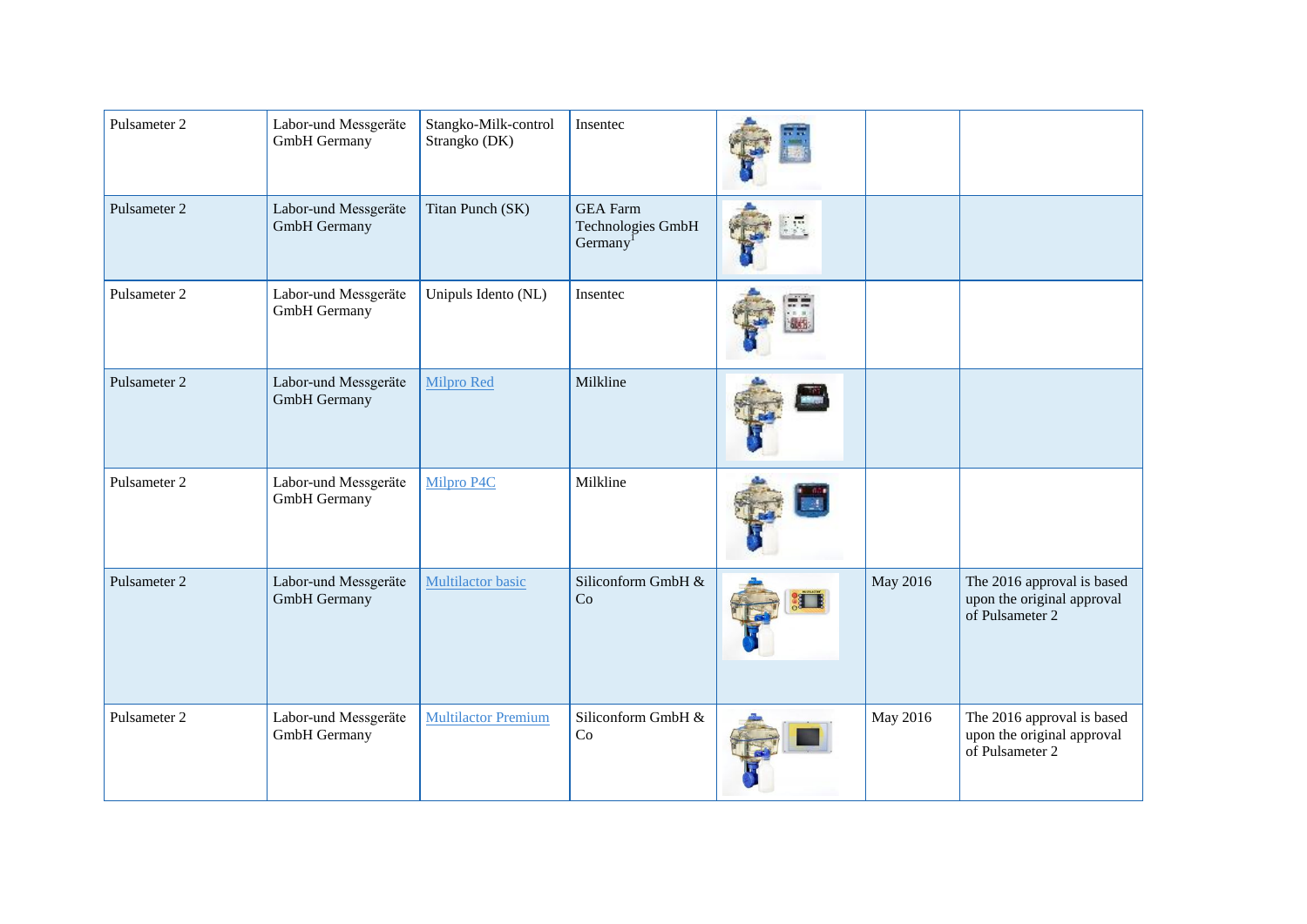| Shuttle Device (Sampler<br>for automathic milking<br>system) | Lely Industries , The<br>Netherlands  |  | 2002 |  |
|--------------------------------------------------------------|---------------------------------------|--|------|--|
| ${\bf Speed sampler}$                                        | Waikato Milking<br>Systems NZ Limited |  |      |  |
| Tru-Test Auto sampler                                        | Tru-Test Ltd. New<br>Zealand          |  | 2000 |  |
| Tru-Test F                                                   | Tru-Test Ltd. New<br>Zealand          |  |      |  |
| Tru-Test HI                                                  | Tru-Test Ltd. New<br>Zealand          |  |      |  |
| Tru-Test HI Fast Empty                                       | Tru-Test Ltd. New                     |  |      |  |